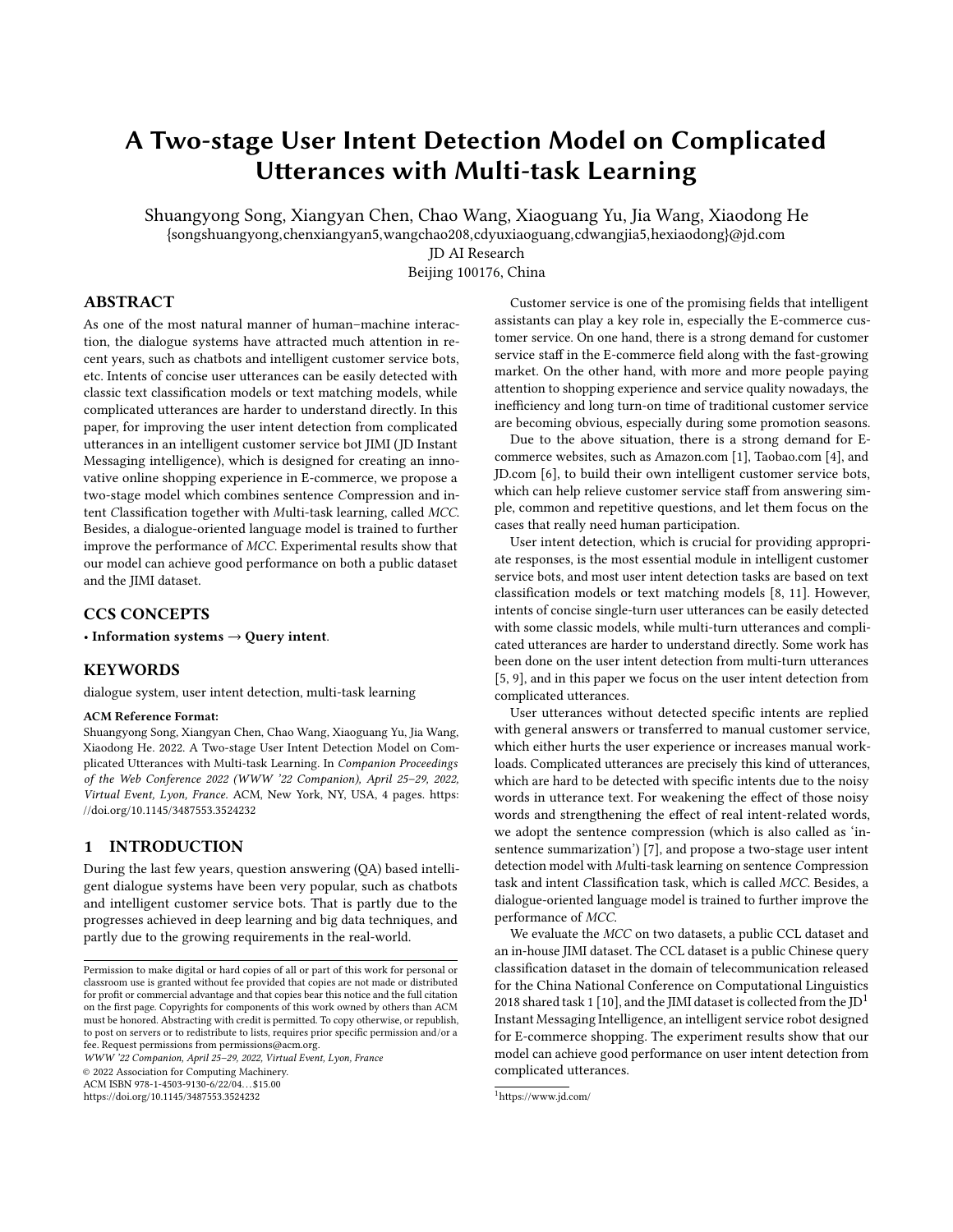WWW '22 Companion, April 25–29, 2022, Virtual Event, Lyon, France Song and Chen, et al. Song and Chen, et al.

<span id="page-1-0"></span>

Figure 1: Model architecture.

## 2 OUR MODEL - MCC

## 2.1 Model Overview

Figure [1](#page-1-0) gives the model architecture of the MCC with a dialogue oriented fine-tuned BERT [\[2\]](#page-3-10) language model. We first use large amounts of data to fine-tune the original BERT model as the Transformer Encoder in our model. Then a sentence generation (compression) model is used to compress the complicated utterances into concise sentences. After that, a simple multi-layer perceptron based text classification is employed to complete the user intent detection task. Furthermore, the sentence generation loss and the text classification loss are optimized together as multi-task learning.

## <span id="page-1-2"></span>2.2 BERT fine-tuning

In this experiment, we used Google's pre-training Chinese\_L-12\_H-768\_A-12 model [\[2\]](#page-3-10) to perform BERT encoding on each barrage, so that the word vector of each barrage text became 768 dimensions. We fine-tune it to a dialogue-oriented BERT (dBERT) with multi-tasks on large scale dialogue data. The first task is a masked language model (MLM), which use user utterances. The second task is a next sentence prediction (NSP), which use both user utterances and bot answers with a StructBERT [\[12\]](#page-3-11) strategy, which incorporates language structures into language model pre-training, getting better generalizability and adaptability. Dialogue data from chatbots is a specific user generated content (UGC), riddled with typos and solecisms. StructBERT can well fit UGC by leveraging the structural information. The third task is a text matching task, which considering the semantic relations between user utterances. 170 million pieces of data are built for this dBERT training.

# 2.3 Complicated Utterance Compression

A sentence compression model is implemented on complicated utterances for generating concise sentences. In our work, we adopt the LaserTagger [\[7\]](#page-3-8) model, which is a sequence tagging approach that casts text generation as a text editing task. LaserTagger is usually used on sentence compression (which is also called as 'in-sentence summarization'), in which the target texts are reconstructed from the inputs using three main edit operations: keeping a token, deleting it, and adding a phrase before the token. Due to the strict limitation of system running speed, the LaserTagger used in this

<span id="page-1-1"></span>Table 1: Data length description

| dataset   | <b>IIMI</b> | CCL    |
|-----------|-------------|--------|
| $1 - 5$   | 16 16%      | 27.04% |
| $6 - 10$  | 2637%       | 43.74% |
| $11 - 15$ | 20.17%      | 1779%  |
| $16 - 20$ | 10.23%      | 11.17% |
| > 20      | 27.07%      | 0.26%  |

paper is the LaserTagger  $_{FF}$ , which is obviously faster than another version of LaserTagger, LaserTagger<sub>AR</sub>, since the LaserTagger<sub>FF</sub> use the feedforward decoder instead of the autoregressive decoder in LaserTagger $_{AR}$ , which is shown in Figure [1.](#page-1-0)

For better adapting the LaserTagger to our utterance compression task, we design a modified LaserTagger (called as 'mLaserTagger'), which just use the keeping and deleting tags, and disuse the adding tag. This make the generated sentence is a verbal subset of the original user utterance. The generation loss function of the mLaserTagger is denoted as  $\mathcal{L}_q$ .

# 2.4 Text Classification

Multi-layer perceptron is used to complete the last classification step. Cross-entropy  $(CE)$  is a standard classification loss function that is widely used in multi-class classification tasks, defined as:

$$
\mathcal{L}_c = CE(y, p) = -\sum_{i=1}^{N} y_i log(p_i) = -log(p_k)
$$
 (1)

where  $p$  is the estimated probability distribution, and  $y$  is the true probability distribution. For one-hot encoding, only the probability corresponding to the ground truth is 1.

#### 2.5 Joint Training

We jointly optimize the sentence generation (compression) loss  $\mathcal{L}_q$  and intent classification loss  $\mathcal{L}_c$  to train our model with a loss  $\mathcal{L} = \mathcal{L}_q + \mathcal{L}_c$ , where the two tasks are also with a serial relation.

## 3 EXPERIMENTS

#### 3.1 Collection of Datasets

3.1.1 User Intent Classification Datasets.

We evaluate the user intent classification task of MCC on a benchmark CCL dataset and an in-house JIMI dataset. The CCL dataset is a public Chinese query classification dataset, excluding samples with labels such as GREETINGS and COMPLAINTS, which contains about 20 thousand instances. The JIMI dataset is collected from real user utterances, and after several years of accumulation, about 596 thousand manually labelled user intent classification instances have been collected, with more than 2,000 fine-grained three-level user intents (classes), no matter if short or long utterances.

However, for long (complicated) utterances, the class distribution has a long-tail. The detail statistics of instance length are presented in Table [1.](#page-1-1) We can see that the long instances (length > 15) account for 37.30% and 11.43% in those two datasets respectively.

#### 3.1.2 Sentence Compression Datasets.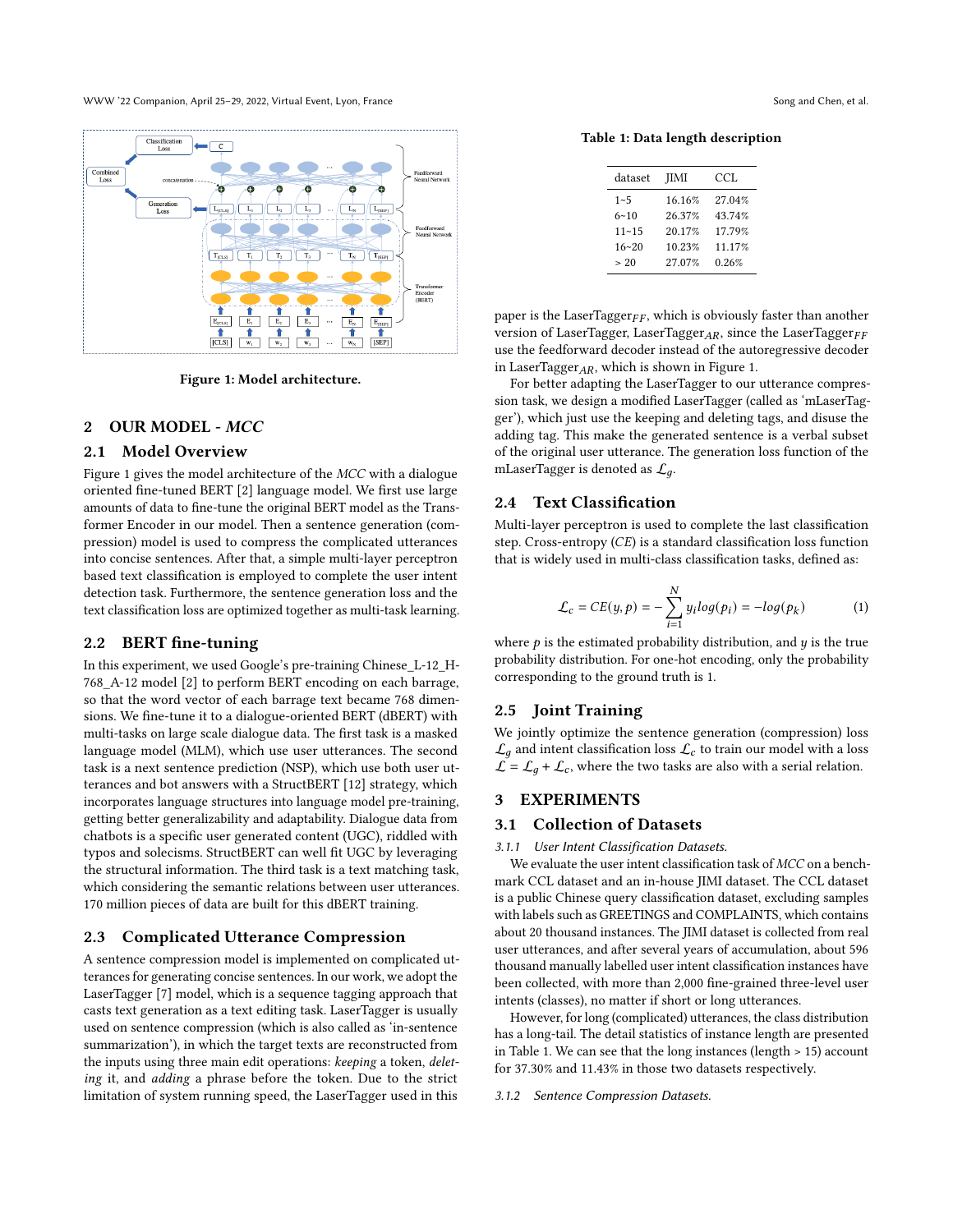<span id="page-2-0"></span>

Figure 2: Building of sentence compression datasets.

In this paper, we roughly take the length of 15 as the boundary to distinguish whether an instance is complicated or concise. Figure [2](#page-2-0) depicts the automatical building of the sentence compression datasets. We first create an indexing for all the short instances in the manually labelled user intent classification dataset using Apache Lucene $^2$  $^2$ . Next, given a long instance  $I_l$ , we employ TF-IDF ranking algorithm [\[13\]](#page-3-12) in Lucene to compute its similarities to all the short ones, and call back the top-K candidates. Then a variant of longest common substring  $(LCS)$  is used to further verify relation between  $I_l$  and the candidates: if the word set of a candidate is a subset of the word set of  $I_l$ , and meanwhile the word order has not been changed in  $I_l$ , it is labelled as 'positive', otherwise it is labelled as 'negative'. Finally, a candidate with 'positive' label and with the same intent label with  $I_l$  will be saved as a piece of sentence compression pair <complicated instance, concise instance> data.

In particular, we manually check 5,000 sentence compression pairs of JIMI to build a standard test set.

#### 3.1.3 BERT Fine-tuning Datasets.

According to the BERT fine-tuning strategies mentioned in subsection [2.2,](#page-1-2) we build several datasets to train the dialogue-oriented dBERT: 1) Document-utterance dataset: similar with the BERT training data construction, a <utterance, utterance> pair starts with a [CLS] token, and for the NSP task, the [CLS] is labelled as 'positive' when a pair of utterances are from the same document and the [CLS] is labelled as 'negative' when they are from different documents. In particular, we denote a dialogue session as a document. 2) Utterance-Answer dataset: <utterance, answer> pairs are constructed in this dataset, and another annotation criterion of [CLS] is used as: if the utterance and the answer are from a same document and the answer is prior to the utterance, the [CLS] is labelled as 'prior'; If they are from a same document and the answer is behind the utterance, it is labelled as 'behind'; If they are from different documents, it is labelled as 'allogenetic'. 3) Utterance matching dataset: all the utterances are indexed using Apache Lucene, and

<span id="page-2-2"></span>Table 2: Intent classification performance with BERT on user utterances of different lengths

| utterance length | $\leq 15$ | >15         |  |
|------------------|-----------|-------------|--|
| ACC.             |           | 93 25 82 15 |  |
| <b>PSI</b>       | 76.70     | 36.20       |  |

<span id="page-2-3"></span>Table 3: The sentence compression performance

| models                     |                  |      |      | Exact BLEU-1 BLEU-2 BLEU-3 BLEU-4 ROUGE-L SARI Keep Deletion |                      |  |
|----------------------------|------------------|------|------|--------------------------------------------------------------|----------------------|--|
| MT{BERT+<br>mLaserTagger}  | 15.633 75.2 70.4 | 65.6 | 60.1 | 81.7                                                         | 58.513 67.834 82.237 |  |
| MT{dBERT+<br>mLaserTagger} | 18.361 75.8 71.2 | 66.6 | 62.1 | 83.0                                                         | 60,000 69.503 82.792 |  |

with a random utterance we search top 200 similar candidate utterances with it. For this utterance and a candidate, we compare the second level intents and the third level intents of them, and the [CLS] label of this <utterance, utterance> pair matching is used as: if those two utterance are with a same third level intent, the [CLS] is labelled as 'same'; If they are with different third level intents but with a same second level intent, it is labelled as 'similar'; If they are with different second level intents, it is labelled as 'different'.

Finally, a dynamic masking technique [\[15\]](#page-3-13) is used on those datasets and totally about 170 million instances are constructed.

## 3.2 Implementation

Our model is implemented in Python and TensorFlow. In experiments, all the BERT related training use the same parameters as the original version: hidden size: 768, max position embeddings: 512, num attention heads: 12, num hidden layers: 12, vocab size: 21128, and all the sentence compression related training use the same parameters as LaserTagger model, expect the nonuse of the 'adding' label in mLaserTagger model. Besides, the models are all trained on NVIDIA Tesla V100 GPUs.

## 3.3 Experimental Results

In Table [2,](#page-2-2) we show the intent classification performance (ACC and PSI, which means the proportion of specific intents) with original BERT on user utterances of different lengths. Since most of short utterances can express more concise intents than long utterances.

The main purpose of this paper is to verify the performance of the two-stage multi-task learning architecture, so we don't select multiple classic models as baselines, such as classification models HAN [\[14\]](#page-3-14), textCNN [\[3\]](#page-3-15), etc., since those general text classification models have poor performance on the complicated utterance intent classification task. In Table [3,](#page-2-3) we just show the compression results of JIMI, since we can't manually label the sentence compression results of CCL dataset without background knowledge. BERT and dBERT are both fine-tuned with the user intent classification data, and the MT{\*} models means multi-tasks fine-tuned with both user intent classification data and sentence compression data. To allow for a good comparison, we denote the MCC as

<span id="page-2-1"></span><sup>2</sup>https://lucene.apache.org/core